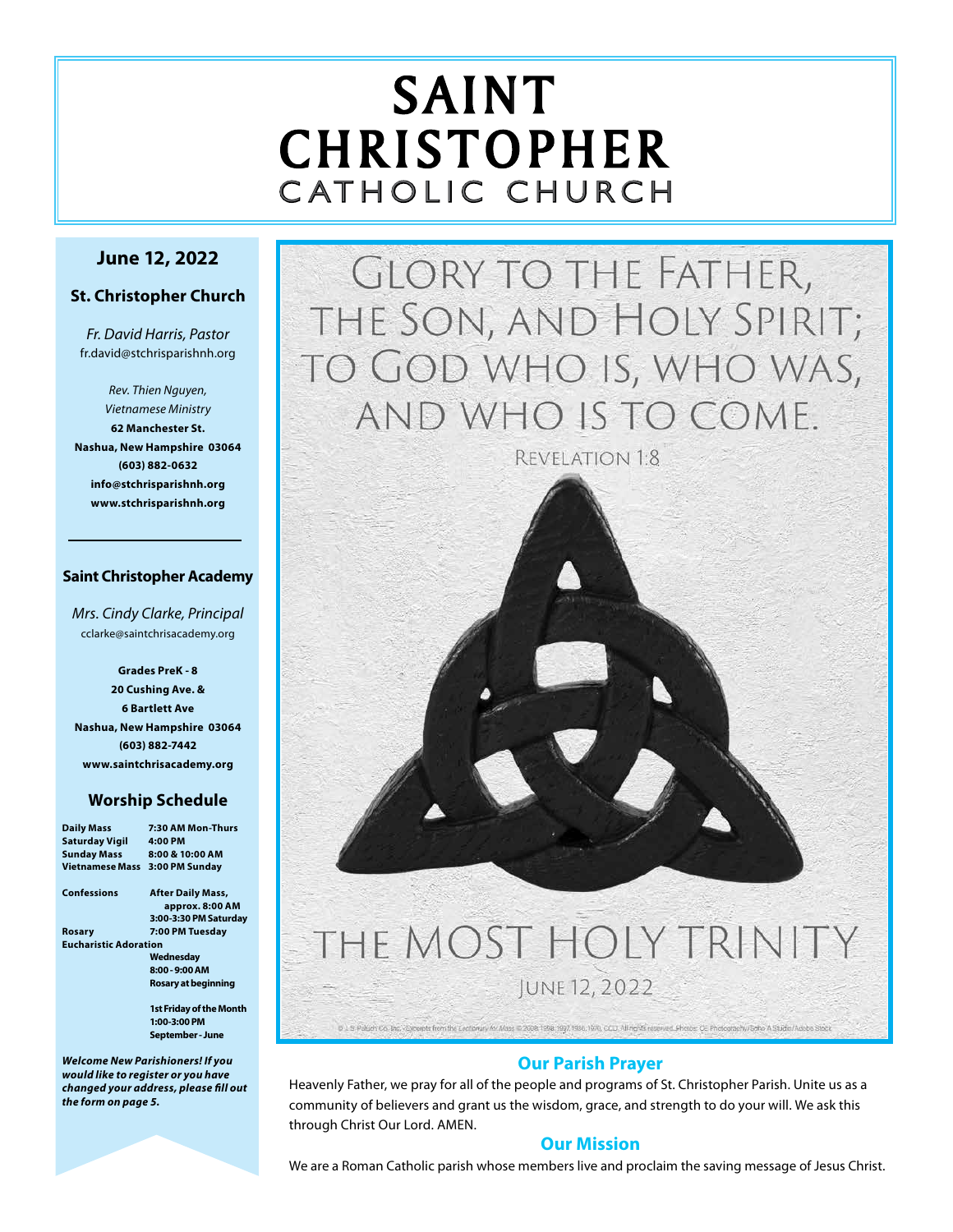#### Mass Intentions

#### **Saturday, June 11**

4:00 PM Maryjane McAloon by her daughter, Nancy Pelletier

> Therese Lees by Lauren Saltalamacchia

#### **Sunday, June 12**

8:00 AM People of the parish

10:00 AM Dick Blais by Louise Guertin

3:00 PM Vietnamese Mass

#### **Monday, June 13**

7:30 AM Michael Vacca by Nancy Pelletier

**Tuesday, June 14**

7:30 AM The Klun Family by Tom & Zo Long

#### **Wednesday, June 15**

7:30 AM Sean Costello by Marge Christiansen

**Thursday, June 16** 7:30 AM Henry Lamont by Elizabeth Cote

**Friday, June 17** NO Mass on Friday

#### **Saturday, June 18**

4:00 PM Robert Ogden by Jane Cadwell

> William O'Brien & Michael O'Brien by the Family

#### **Sunday, June 19**

8:00 AM People of the parish

10:00 AM David B. Colquhoun by Laura Colquhoun

3:00 PM Vietnamese Mass

**The Sanctuary Lamp Burns This Week:** The Sanctuary Lamp burns this week for Henry Lamont by Elizabeth Cote.

#### **Altar Bread and Wine:**

The Altar Bread, which will become the Body of Our Lord Jesus Christ at all Masses during June will be offered in Thankgiving for Fr. David Harris by grateful parishioners.

*Arrangements can be made to donate the monthly Altar bread and wine in honor of a loved one by contacting the rectory at 882-0632 during business hours. Mass intentions can also be scheduled by calling the rectory.* 



#### THE MYSTERY OF THE HOLY TRINITY

In the name of the Father, and of the Son, and of the Holy Spirit. We say these words as we make the sign of the cross, the sign of God's saving love for us in Jesus Christ through the power of the Holy Spirit. God who created the heavens, earth, and all who dwell in it. Jesus Christ, through whom we are offered salvation and peace. The Holy Spirit, who breathes life, leads us to the truth, and strengthens us to live as God's holy people. On this Solemnity, let us pause to reflect upon the mystery of the Holy Trinity, three persons in one God. As we name the mystery, may we come to know God's love more deeply and live it more profoundly.

#### PERCEIVE WHAT CANNOT BE SEEN

Have you ever paused on a clear night to look up at the stars, or taken time to notice the splendor of spring flowers, the changing colors of the autumn leaves, or the still beauty of a snow-covered landscape? Such moments of quiet reflection may lead us to a powerful sense of wonder. The same God who created the stars, flowers, trees, and snow created each of us. In sensing God's presence in the beauty that surrounds us, we may be filled with awe in perceiving what cannot be seen. Moments of wonder and awe may take us by surprise. It may be invisible, yet in these moments we see the hand of God.

#### **LOOK WITH EYES OF FAITH**

Not only in the beauty of God's creation do we sense the presence of the Lord. In times of prayer, especially the celebration of the Eucharist, we are strengthened in faith to be assured of the mystery of the triune God. The Holy Spirit guides us to the truth—the truth of who God is and who we are in God's sight. Even in times of great trial, we endure and find hope in the mystery of Christ's love-Jesus, who gave his life for us on the cross and who rose in glory is with us in times of wonder and in moments of difficulty. We see the love of God in the acts of love of others and when we act as Christ's people in

service and care for others. We grow in the capacity to see with the eyes of faith, eyes that recognize God's grace and are ready to respond by sharing the love of God, Father, Son, and Spirit, in the world.

#### **TODAY'S READINGS**

Proverbs 8:22-31 Psalm 8:4-5, 6-7, 8-9 Romans 5:1-5 John 16:12-15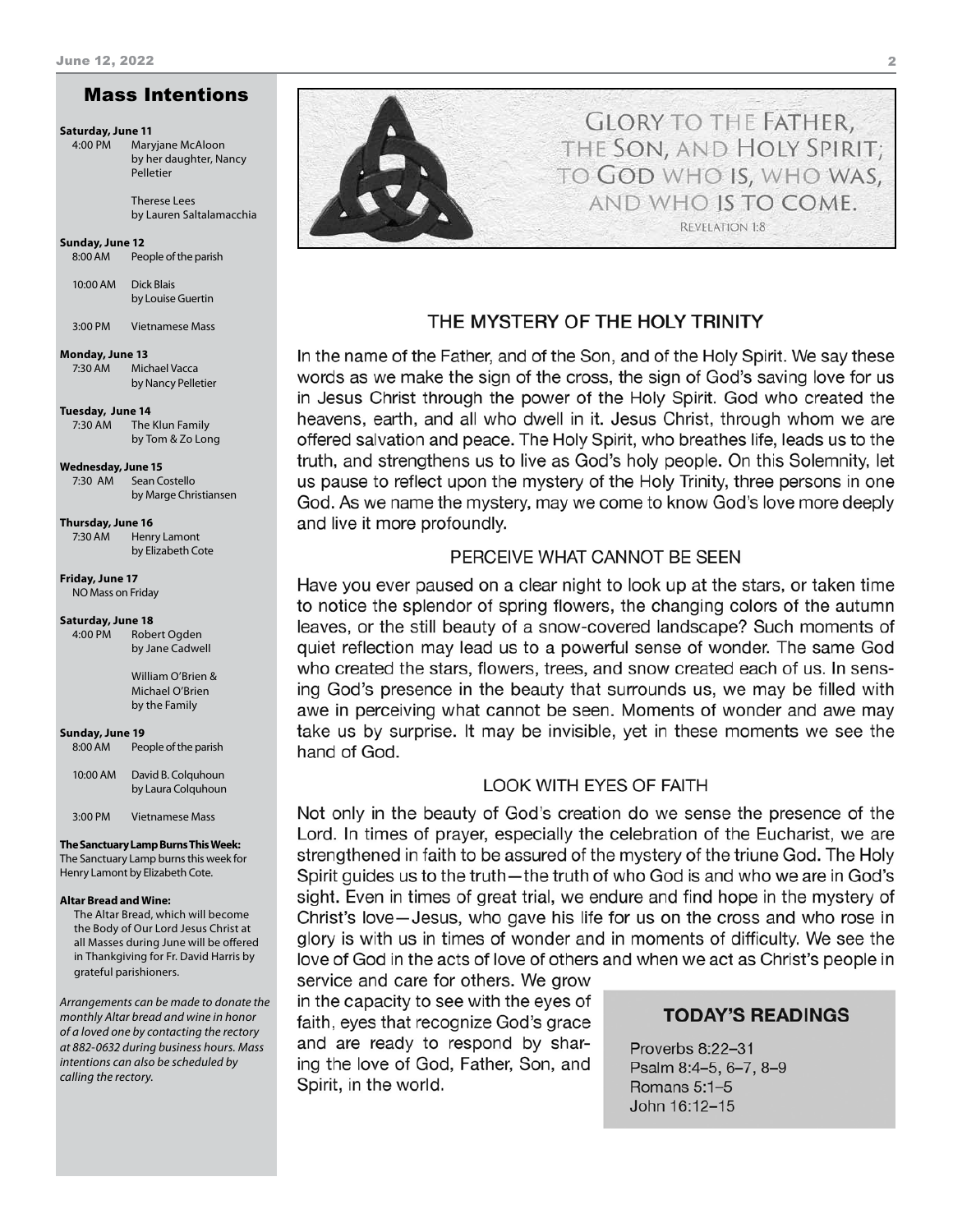## **Annual Diaper Drive**

With June upon us it is time for the annual St. Vincent de Paul diaper drive. It is sad to think of poor little toddlers who remain in wet or soiled diapers because their parents cannot afford to buy the amount of diapers so desperately needed.

For a number of years, we have relied on your kindness to help these families provide relief for their young children. This year rather than asking you to stand in line to purchase diapers or wipes, members of your SVdP team are happy to do the shopping for you since we have specific requests for sizes. The diapers will be donated to the Corpus Christi Food Pantry and the Nashua Soup Kitchen.

If you choose to make a donation, you can place cash or checks in the SVdP kiosks at the front and side doors of the church. We ask that you make any checks payable to St. Christopher Parish and just put Diaper Drive in the memo line.

God bless you for your continuing generosity to this worthwhile ministry.

# **Corpus Christi** | entrances for your donations. **Eucharistic Procession**

# **June 19**

**11:00 AM** *(following 10:00 AM Mass)*

Join us for the Corpus Christi Eucharistic Procession on June 19 following the 10:00 AM mass! Corpus Christi celebrates the Eucharist as the body of Christ. (The name 'Corpus Christi' is Latin for 'the body of Christ'.) During the triumphant procession, the sacred host is carried out

of the Church for the Christian faithful to make public profession of faith and worship of the Most Blessed Sacrament.



# **Corpus Christi Summer Fan Collection**

The Corpus Christi Food Pantry and Assistance serves many clients in need of fans during the summer season. Most of our clients live downtown in crowded multifamily buildings with no air-conditioning and often not even a fan. If you can donate a new or gently used fan, please bring it to Corpus Christi, 3 Crown St., Mon/ Wed 9-12 or Tue/Thurs 1-4. Please contact Susan Dignan at 603-598-1641 if you are interested in donating funding that will help us provide fans this summer. We will shop and share the fans to those who need them most! We appreciate your support and any help you can provide. God Bless!

# **Corpus Christi Corner**

During the month of May, 472.1 pounds of food was collected at St Chris, with a value of \$812.01. Thank you! Suggested food items for the June are: Pancake mix, syrup, evaporated milk, ketchup, Manwich, Sloppy Joe mix, Graham crackers, canned carrots, Pasta salad mix, bars of hand soap. There are baskets located at each of the church

### **Parish Finance Council News**

After many years of generous service, Tom Nardone has concluded his tenure as chair of the Finance Council. Tom is a faith-filled and humble servant whose leadership has helped to grow and sustain the financial health of our parish. Thankfully, Tom will remain on the council as a regular member.

We are grateful to Michael Richards, another longtime council member, for agreeing to serve a three-year term as the next chair. We also welcome Craig Schuh who has joined the council for a three-year term.

The Finance Council meets regularly throughout the year to support the pastor with recommendations on budgeting, investments, and capital projects and renovations. We are very grateful to the members for their dedication and service!

#### **We're Here for YOU at St. Christopher Parish!**

#### *Rectory Hours:*

| Monday - Thursday 9:00-3:00 |              |
|-----------------------------|--------------|
| Friday                      | $9:00-12:00$ |

| Rectory Phone: | 882-0632 |
|----------------|----------|
| Rectory Email: |          |

*info@stchrisparishnh.org*

#### *Fr. David Harris fr.david@stchrisparishnh.org*

*Administrative Asst.* - *Kitty Provost*

*kprovost@stchrisparishnh.org*

*Bookkeeper* - *Jean Dickson bookkeeper@stchrisparishnh.org*

#### *Director of Music & Organist* - *Carol Ann Skabo*

*music@stchrisparishnh.org*

#### *Religious Educ.* - *Christine Mercurio*

*cmercurio@stchrisparishnh.org Confirmation* - *Alex Sullivan asullivan@stchrisparishnh.org RCIA* - *Joe Mercurio rcia@stchrisparishnh.org*

*Finance Committee -- Tom Nardone tnardone.work@gmail.com*

*Bulletin - Marta Nissen bulletin@stchrisparishnh.org*

Bulletin submissions are due one week before publication.

#### **Support the parish through Faith Direct!**

Use the QR code below to quickly and easily access Faith Direct! You can enroll in Faith Direct, make a one-time gift or log in to your current Faith

Direct account!

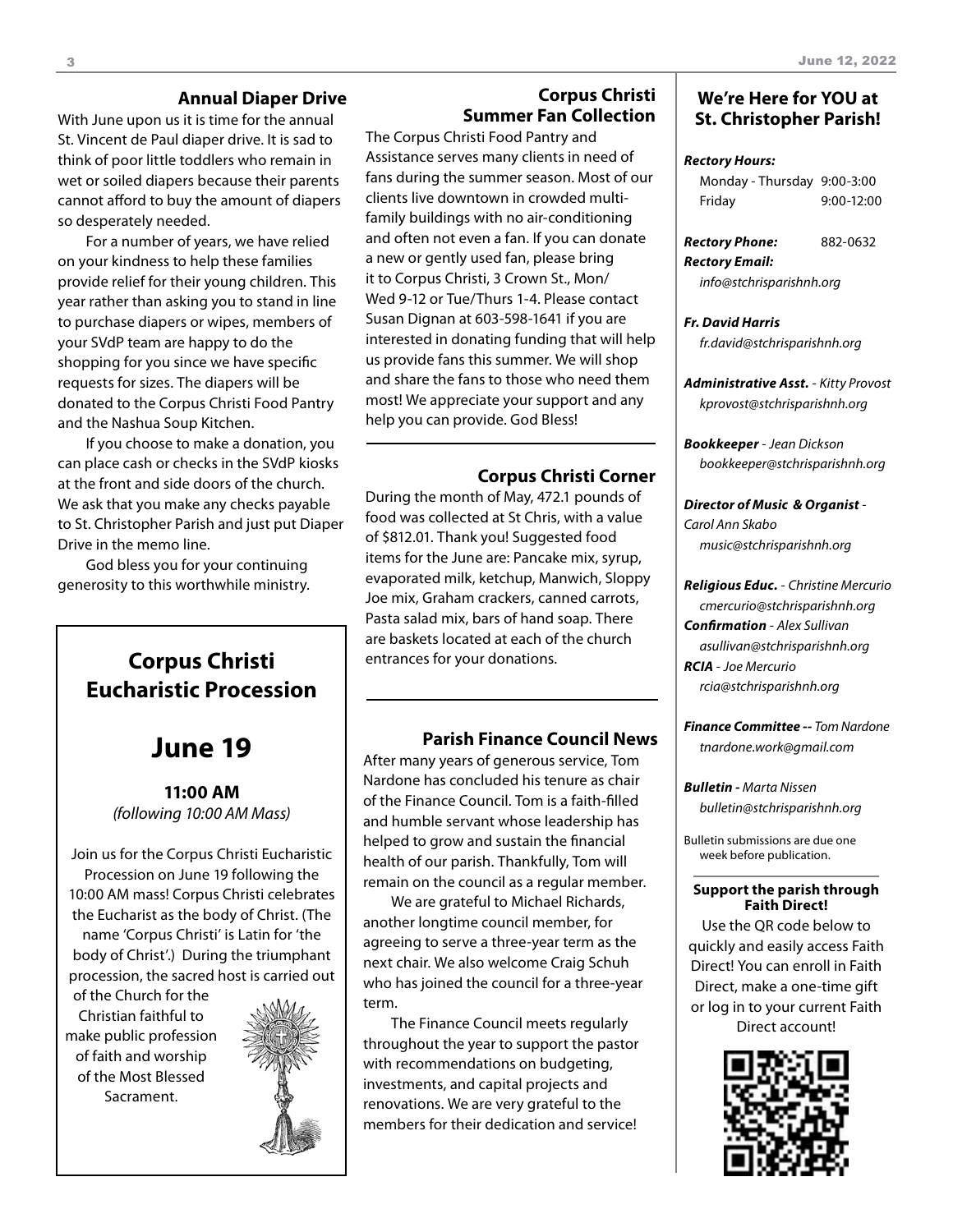

#### *June 5, 2022 Offertory*

| <b>Offertory Envelopes</b>       | \$4,215.00 |  |
|----------------------------------|------------|--|
| Loose Offertory                  | \$367.01   |  |
| <b>Faith Direct</b>              | \$2,613.50 |  |
| <b>Faster Total</b>              | \$7,195.01 |  |
|                                  |            |  |
| <b>Ascension Thursday</b>        | \$75.00    |  |
| Total-to-date: \$789.00          |            |  |
| Catholic Communications \$110,00 |            |  |
| Total-to-date: \$425.00          |            |  |
| Peter's Pence (Works of the Holy |            |  |
| Father                           | \$25.00    |  |
| Total-to-date: \$25.00           |            |  |

**Thank you**<br>for supporting **for supporting your Spiritual Home!**



Saint Christopher Academy is a pre-kindergarten through grade 8 Catholic school located on two nearby locations. At SCA, student are immersed in an authentically Catholic, academically excellent education within the embrace of a safe, joy-filled community.

*Visit us online at SaintChrisAcademy.org*

> *Now accepting applications for 2022-2023!*

#### **New Hampshire Catholic Appeal**

We are grateful to all of our parishioners who have made a gift to the New Hampshire Catholic Appeal. As of today, we have raised \$27,185 towards our parish goal of \$37,937. 100% of the funds raised above this Appeal goal are returned to our parish this year. If you have not made your gift yet, please bring your gift envelope to Mass next weekend or you can make your gift online at www.catholicnh.org/nhca. Extra gift envelopes are available in the pews. We need the support of all our parish families in order to reach our parish goal. Thank you for your support of these important needs and ministries of the Church.

> **Vacation Bible School Volunteers needed!**

*Vacation Bible School! Join the FUN! Share your faith at VBS!*

#### *Register now...space may be limited!*

*Theme*: Monumental 2022! *When*: July 25-July 29, 2022. *Time*: 8:30 -11:30 AM *For*: kids entering grades K to Grade 5

Come join us for a rockin' good time amid the colorful canyons of the Southwest!… where we explore God's awesome strength along the sunbaked trails! Bible stories each day, Saint of the Day, singing, dancing, music, crafts, snacks and outdoor games galore as we hear and learn how to form a rock solid faith in God for the journeys ahead! We will **need lots of volunteers** to make this event happen! Please email cmercurio@stchrisparishnh.org if you are age 18+ and want to help us make an amazing trek! All adult volunteers must undergo a background check and complete child safety training classes as mandated by the Diocese of Manchester. Youth volunteer slots will be filled as soon as we have our 18+ crew assembled! It's going to be a MONUMENTAL time!

#### **Catholic Charities NH: Online Bereavement Support Group**

Catholic Charities NH will be hosting another online support group for those who are struggling with the recent loss of a spouse, family member or loved one. "Bereavement – Experiencing Loss, Being Lost and Finding Your Way Again" is a weekly program (six sessions) held online (Zoom), beginning Wednesday, July 13. Participants will learn about the dynamics of grief, explore different coping strategies and have an opportunity to connect with others in similar situations. To register, visit www.cc-nh.org/bereavement or call Elaine Frenette at 603-752-1325. There is no cost to attend.

#### **Fiat And Quo Vadis Days Vocation Camps**

Do you know where your life is going? The Lord Jesus has a great plan for your life! High school age young men and women (ages 14-18) are invited to attend our upcoming vocation camps to look at the Lord's call in your life while having lots of fun. Fiat Days for young women is held July 25-28 and Quo Vadis Days for young men is held August 8-12. These are overnight camps held at Magdalen College in Warner, NH and are led by priests, sisters, and seminarians from the diocese. The camps include a full schedule of hiking, swimming, canoeing, sports and games, daily Mass and prayer, and opportunities to grow in friendship with the Lord and with each other. The cost is only \$50 and financial aid is available. For more information and to register please visit liveinblackandwhite.com or contact Becky Vinson in the Vocations Office at 603-663-0153 or rvinson@rcbm.org.

#### **For Vocations**

"We boast in our hope of sharing the glory of God." How do you hope to share in God's glory…as a priest, deacon or in the consecrated life? Contact the Vocation Office at mmason@rcbm.org.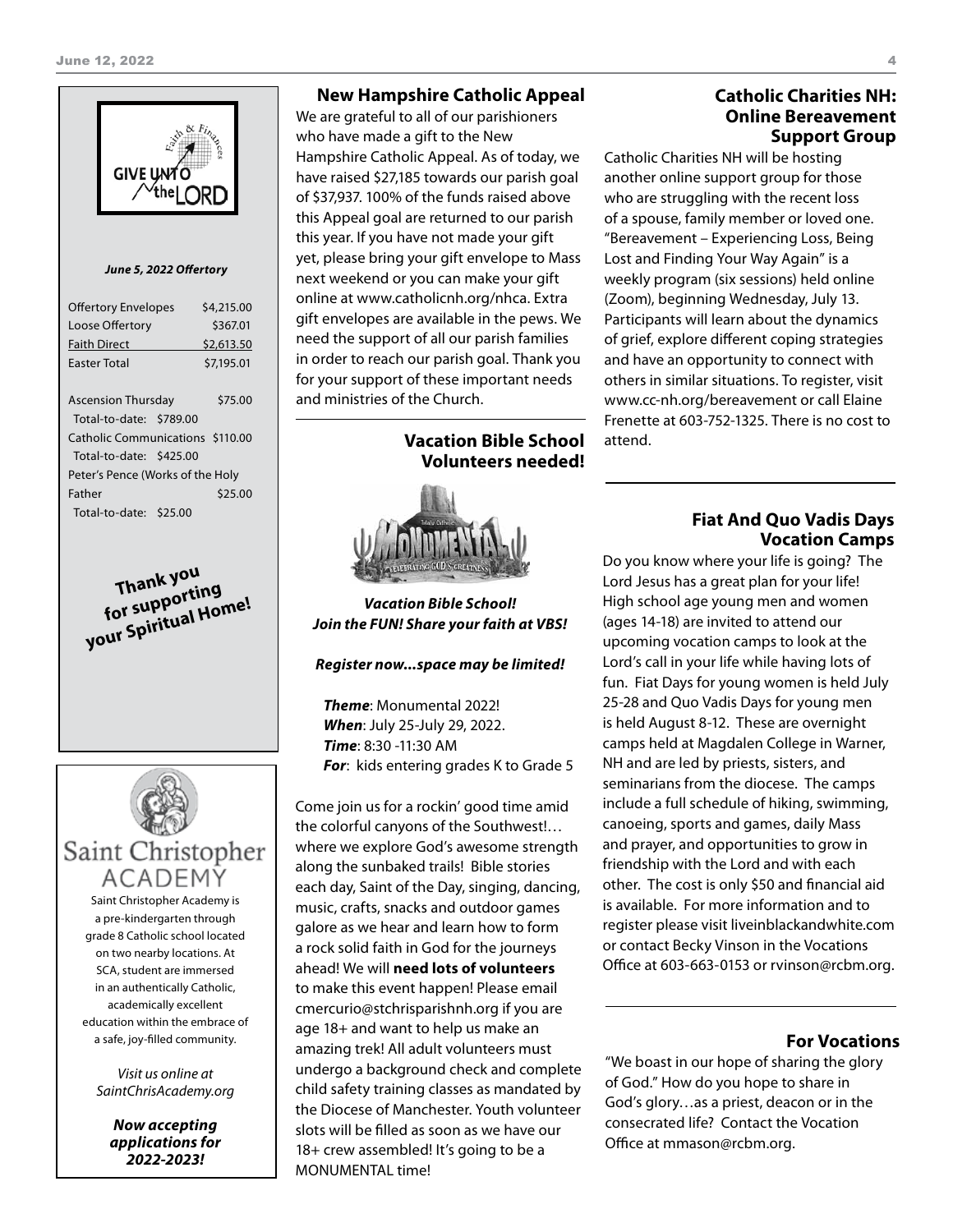# **Christ In Us Family Faith Program**

#### *Grades K-Grade 8*

Our Family Faith program will begin September 18th at 8:30 AM. We hope to see you there!

*NEW this Fall!- Our program is expanding to include Grades 7 and 8! Our parish students* in public school grades K to grade 8 AND their families will gather once a month in the Church hall for a light breakfast and family based activity! Students will then participate in a grade level lesson in a classroom setting while their parents participate in a program just for them. We can all use a recharge in our faith journey! Students will continue with self paced lessons at home each week and submit completed work online.

Registration forms can be found on our parish website at stchrisparishnh.org Questions? Email Christine Mercurio at cmercurio@stchrisparishnh.org.

## **Registration is OPEN for our 2022-2023 Sacrament preparation classes!**

### **Sacrament classes for RECONCILIATION, FIRST COMMUNION and CONFIRMATION! Fall 2022!**

If you have a student interested in preparing for Reconciliation, Confirmation, or First Communion, classes begin in September or January. Register now to hold your slot! Registration forms can be found on the website- stchrisparishnh.org, under the Registration forms tab .*Families with an older student seeking Confirmation should contact the parishcmercurio@stchrisparishnh.org*

*GRADE 2 Students! RECONCILIATION begins Fall 2022*-- Baptized students in Grade 2 and up from our parish who are seeking *Reconciliation* should register for this class. Students and a parent attend 8 Sunday evening classes and prepare to receive this wonderful sacrament. *Students must also be registered for either our Family Faith program or enrolled at a Catholic school for their ongoing faith formation.* Visit stchrisparishnh.org for registration information. Questions? Email: cmercurio@stchrisparishnh.org

*GRADE 3 Students- CONFIRMATION begins Fall 2022 --* Students in grade 3 who received their Reconciliation last Fall may register for this *CONFIRMATION* class. This class meets on 8 Sunday mornings. Families attend the 10:00 AM Mass and then proceed downstairs for class from 11:00-12:00 noon. Class time is subject to change. Students and a parent participate together as they learn and prepare to receive both Confirmation and Eucharist in Spring 2022. Students registering for this class also register for First Eucharist, which runs from January to May 2022. *Students must also be registered for either our Family Faith program or be enrolled at a Catholic school for their ongoing faith formation.* Sacrament prep forms can be found at our parish website (stchrisparishnh.org) to print and return. Questions? Contact cmercurio@stchrisparishnh.org

*GRADE 3 Students- First Communion begins Spring 2023* --Students in grade 3 who have received Reconciliation and have attended Confirmation prep classes last Fall may register for this *First Eucharist* class. This class meets on 8 Sunday evenings from 4:30-5:30 PM. Student and a parent participate together as they learn and prepare to receive both Confirmation and Eucharist in Spring 2022. *Students must also be registered for either our Family Faith program or enrolled at a Catholic school for their ongoing faith formation.* Sacrament prep forms can be found at our parish website (stchrisparishnh.org) to print and return. Questions? Email cmercurio@stchrisparishnh.org



*Lord, hold our troops in your loving hands. Protect them as they protect us. Bless them and their families, For the selfless acts they perform, For us in our time of need. And give us peace. We ask this in the name of Jesus, Our Lord and Savior. Amen.*

Please pray for the following service people from our parish:

Children of William & Yvette Berthelotte: LTC Brian Berthelotte (Army); LtCol Mark Berthelotte (USAF); LCDR Brad Berthelotte (Navy)

Grandson of William & Yvette Berthelotte: Sgt. Matthew Berthelotte (USMC)

Son of John & Alana Kocsis: SSG. John Kocsis III (Army)

Son of Joseph & Sue Strob: Maj. Rob Strob

Son of David & Patricia Taylor: SFC James Taylor (Army)

Grandson of Lorraine St. Pierre PFC Alexander St. Pierre (Army)

Sons of Laurie Kopka and Grandsons of Madeleine Kopka: AT2 Michael Allard (Navy) AME2 Joseph Allard (Navy)

Daugher of John Soltis: Lt.Col. Kristen Soltis (USAF)

Granddaughter of Dan & Sue Tracy: Cpt. Brittany DesLauriers (Army)

Grandson of Betty Batey: Major Nick Batey USAF

Nephew of Karen Narkis: AMT3 David P. Narkis (Coast Guard)

*To add to our military prayer list, email bulletin@stchrisparishnh.org or call the Rectory at 882-0632.*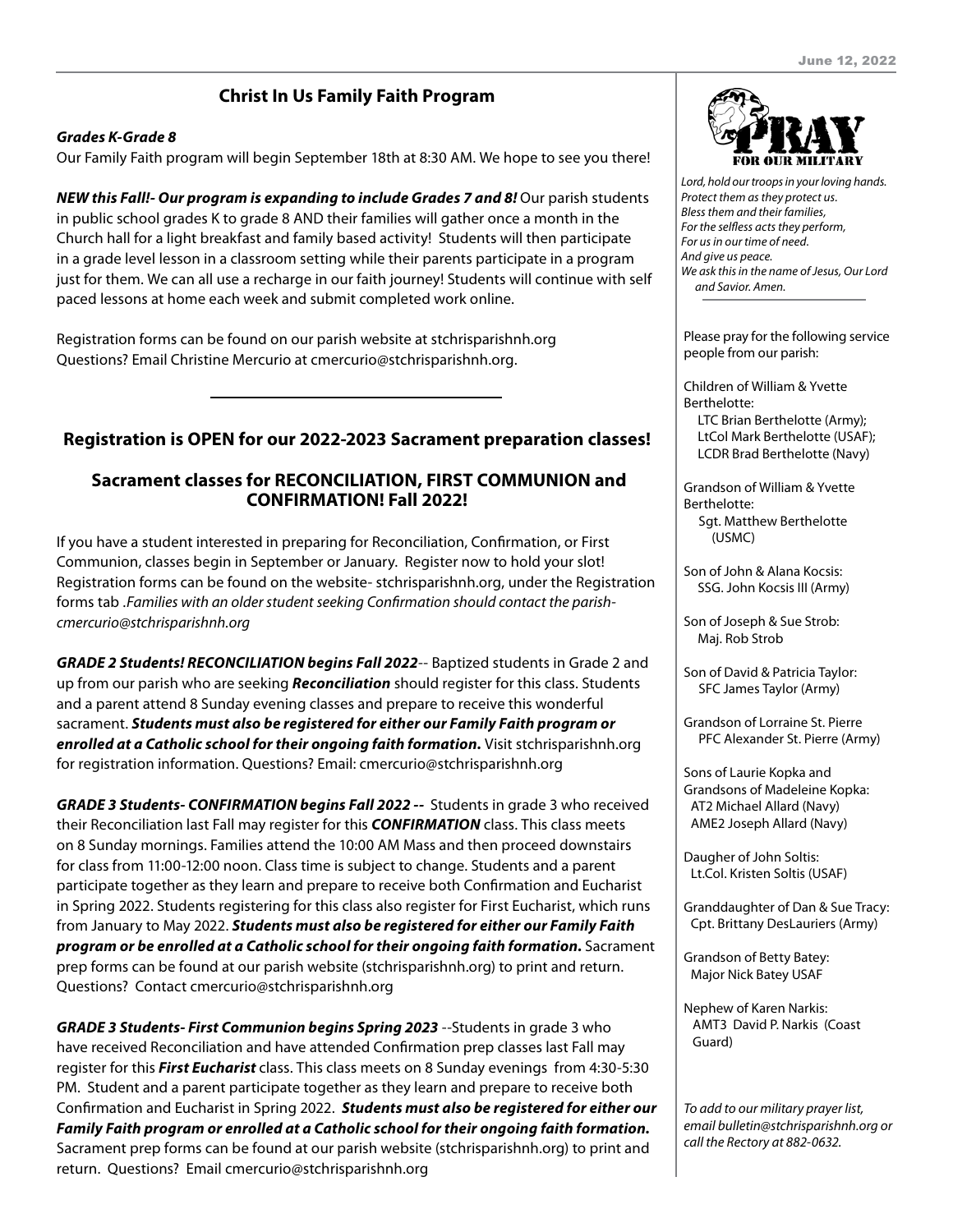#### *St. Christopher Parish Community Outreach*

**Parish Prayer Line** *Overwhelmed by life, by care? May we help with our prayer?*

St. Christopher's Prayer Line -- 24/7 from us to Heaven!

*Go online to* www.stchrisparishnh.org

> *Send email to* prayerhotline@ stchrisparishnh.org

#### **Prayer Shawls**

Our prayer shawl ministry, Creating for our Community, gathers once a month to knit, crochet, and pray as they create beautiful prayer shawls. If you know of someone who could benefit from the gift of a Prayer Shawl, whether they are having difficult time, or simply need the comfort of Prayer wrapped around their shoulders, please contact the rectory at 882-0632.

#### **Outreach Ministry**

If you are homebound and cannot attend Mass and would like to receive communion, please call the Rectory 882-0632.

### **Home Visitation Ministry**

The Home Visitation ministry offers in-home visits for Christian fellowship, conversation, and prayer for parishioners who are unable to attend parish Masses and gatherings due to age or infirmity. We offer a comfortable way to experience Jesus' caring presence.

Please note that this ministry does not provide services such as errands, rides, and housework.

Contact Janet Murphy at 603- 204-8382 to arrange a visit.

#### **Saint Christopher Academy Accepting Applications for Fall 2022**

Families looking for an outstanding prekindergarten through grade 8 Catholic education are invited to apply to Saint Christopher Academy for the Fall of 2022. At Saint Chris, we value academic excellence and spiritual development within a caring, joy-filled community. Our dual Nashua campuses serve grades pre-k to grade 5 at our lower campus and grades 6 to 8 at our nearby upper campus. To learn more, visit SaintChrisAcademy.org or contact Enrollment Coordinator Lorrice Bedard at 603-882-7442, ext. 310

#### **Help Your Marriage**

*Stress in Your Marriage?* – Retrouvaille is a program for married couples that feel bored, disillusioned, frustrated, or angry in their marriage. Some experience coldness. Others experience conflict in their relationship. Most don't know how to change the situation or even communicate with their spouse about it. This program has helped 1000's of couples experiencing difficulties in their marriage. For confidential information about or to register for the upcoming New England program beginning with a weekend on August 12-14, 2022 visit the website at www.HelpOurMarriage.org or call 800-470-2230 or email us at 3023r@ helpourmarriage.org.

### **Craving More Peace and Less Stress this season?**



Join us on Monday, June 27th at 7:00 PM in the Church Hall for a Night of Reflection on Claire McGarry's book *Grace in Tension: Discover Peace with Martha and Mary*. Outlining the G-I-F-T acronym, Claire will walk us through the steps for how we transform our tension into grace at the feet of Jesus, the place where all wonderful transformations take place.

This is a free event with no need to RSVP. Claire will be available to sign and sell copies of her book immediately after the presentation.

If you can't make it but would still like to purchase a book, email Claire at graceintensionbookorder@gmail.com for a signed copy, or find it on Amazon.

#### **Welcome! Please use this form to register!**

*St. Christopher Parish welcomes all visitors to our Spiritual Home! If you are interested in joining the parish, please complete the form below and either drop it in the Offertory Basket or mail it to the Rectory. One of our Parish staff members will be in touch. Registration forms are also available online at www.StChrisParishNH.org.*

| <b>Name</b>                  | Email __________________________ |
|------------------------------|----------------------------------|
| <b>Address</b>               |                                  |
|                              |                                  |
| Phone ______________________ |                                  |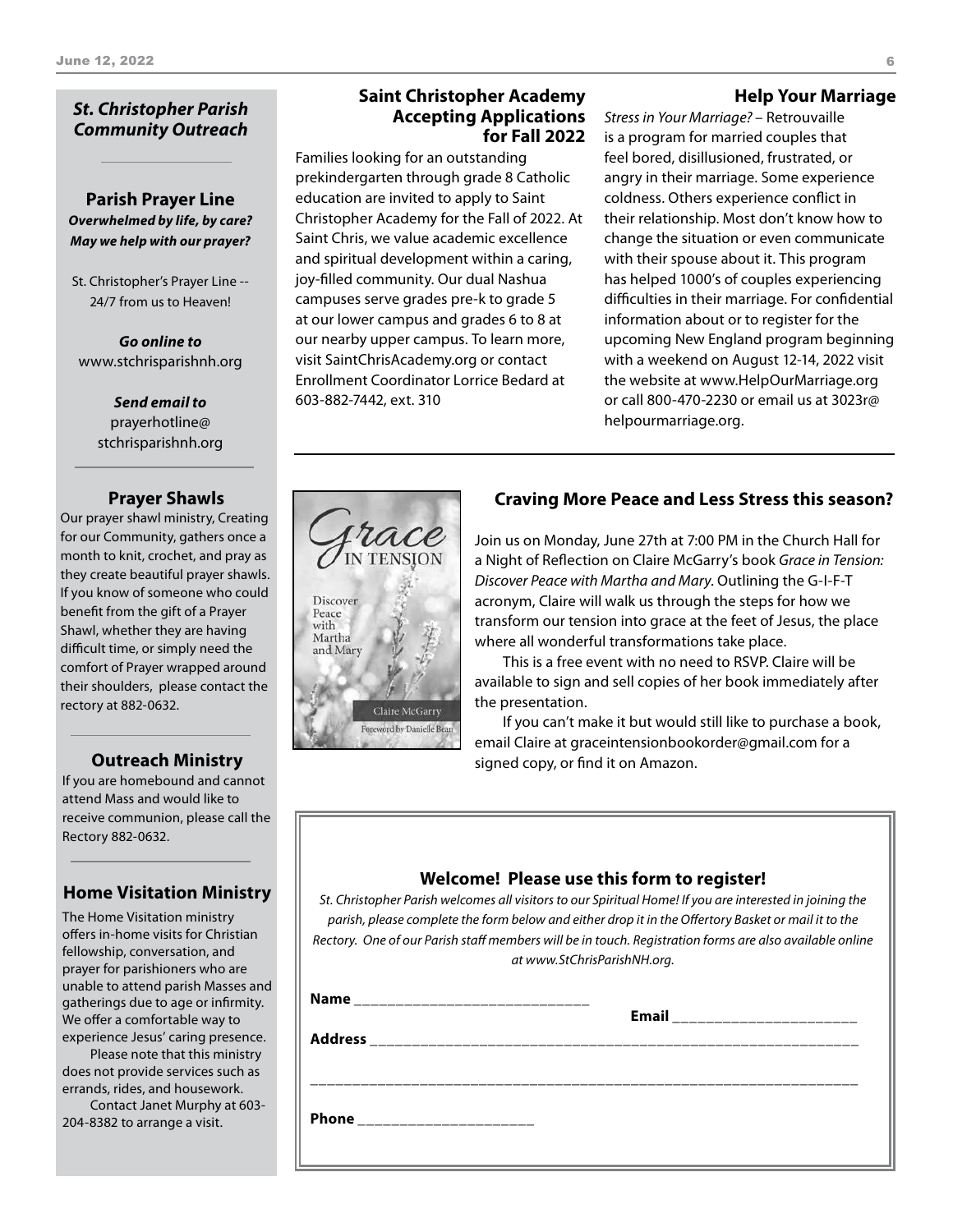# **Family Connection to this Week's Gospel**



#### *Gospel Reading: John 16:12-15*

*Whatever the Father has is mine. The Spirit of truth will guide us.*

Think of the last time you witnessed an act of selfless love in your family. Parents and caregivers of all kinds are called upon to act selflessly every day. Family life calls us to share selfless love with one another.

God is the model for us of selfless love. There was no need for God to create our planet or the creatures that inhabit it; it was an act of selfless love. There was also no need for God to send his only Son to save us. That too was an act of selfless love.

As we draw closer to God and the mystery of the Trinity, we learn about God's love. God has lavished us with love in the persons of the Son and the Spirit, who in turn nurture in us the desire to do the same. When we open ourselves to be filled with an awareness of the divine life within us, we participate in the endless spiral of love that leads to eternal life. Whenever we share selfless love in the family, we are sharing in the life of the Trinity.

*Reprinted from http://www.loyolapress.com*



# **Congratulations**

**Rev. Cuong (Peter) Nguyen**

June 4, 2022 • St. Joseph Cathedral

#### **Prayer to Saint Michael**

*St. Michael, the Archangel, defend us in battle. Be our defense against the wickedness and snares of the devil. May God rebuke him, we humbly pray; and do thou, O Prince of the heavenly hosts, by the power of God, cast into hell, Satan and all the other evil spirits who prowl about the world seeking the ruin of souls. Amen.*

#### **Prayer for Vocations**

*O Holy Spirit, Spirit of wisdom and divine love, impart Your knowledge, understanding, and counsel to youth that they may know the vocation wherein they can best serve God. Give them courage and strength to follow God's holy will. Guide their uncertain steps, strengthen their resolutions, shield their chastity, fashion their minds, conquer their hearts, and lead them to the vineyards where they will labor in God's holy service. Amen.*

#### **Prayer for Priests**

*Gracious and loving God, we thank you for the gift of our priests. Through them, we experience your presence in the sacraments. Help our priests be strong in their vocation. Set their souls on fire for your people. Grant them the wisdom, understanding, and strength they need to follow in the footsteps of Jesus. Inspire them with the vision of your Kingdom. Give them the words they need to spread the Gospel. Allow them to experience joy in their ministry. Help them to become instruments of your Divine grace. We ask this through Jesus Christ, who lives and reigns as our Eternal Priest. Amen.*

In the Words of Pope Francis

"Mary is the Mother who gives us her Son Jesus. Mary is the path that guides us to the Heart of Christ, who gave his life for love of us. This is why we love her and venerate her. "

> *Pope Francis I @ Pontifex June 6, 2022*